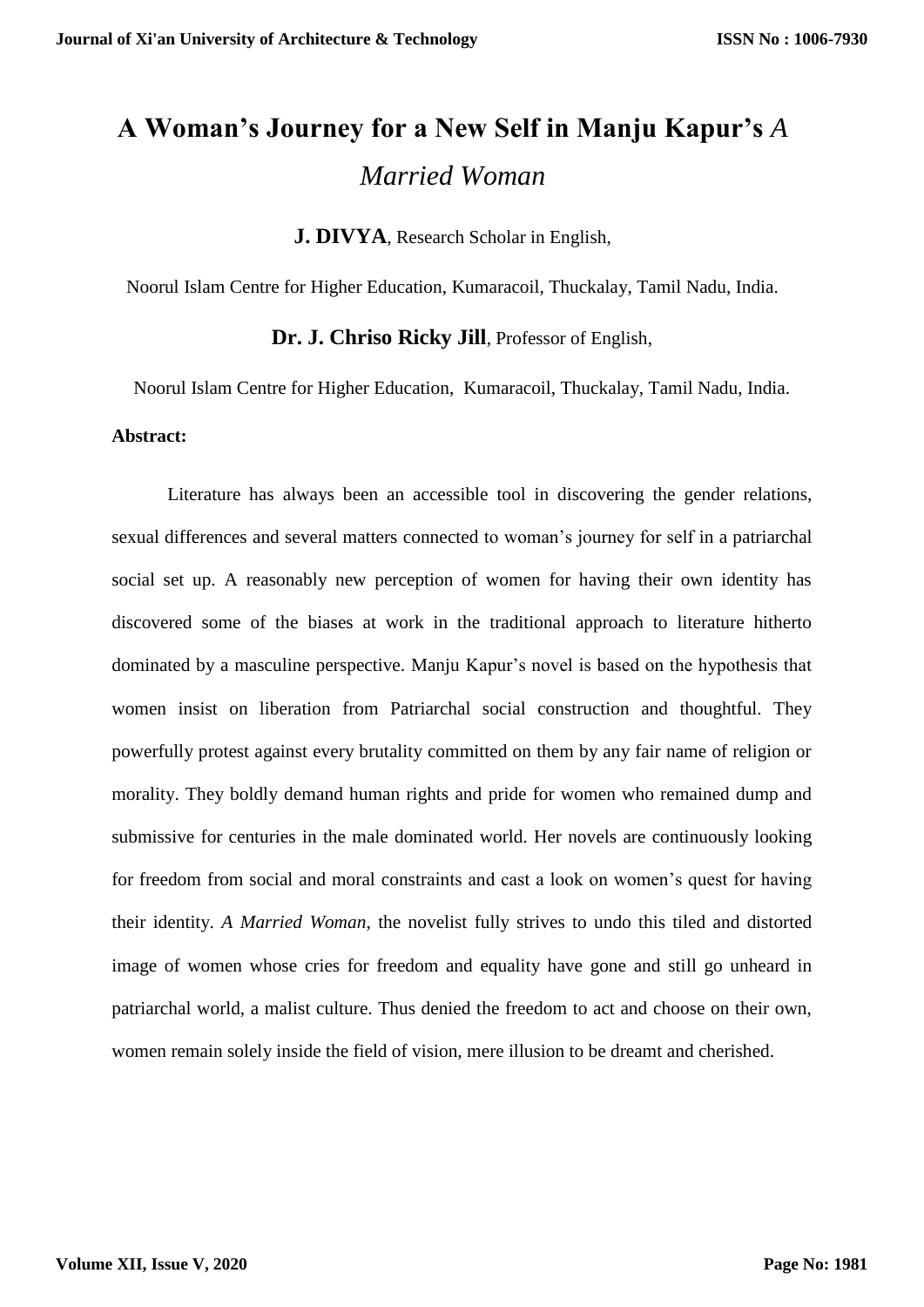## **Keywords:**

 Marriage, love, dignity, identity, longing, money, business, family bonding, growth, lesbian, disappointment, alienation, emotion,…

Manju Kapur builds the story on the concept that women of the present day society stand on the threshold of social change in an unenviable position. A Married Woman presents a sensitive portrayal of women's quest for identity and lends a voice to their frustrations, disappointment, and alienation in a patriarchal world. It is a novel which provokes our thoughts as to how Astha, a married woman in search of her identity, registers her protests against existing patriarchal set up and emerges as an independent woman. The novelist, in the very beginning, establishes the recognition of Astha as a girl.

Astha was brought up properly, as befits a woman, with large supplements of fear. She was her parent's only child. Her education, her character, her health, her marriage, these were their burdens. She was their future, their hope.... $(1)$ 

Astha is chained by her middle class values where she wants to uplift herself to upper class and always be afraid of failing down to lower class. Her first encounter with Bunty and then with Rohan, fails because of her middle class status and she accepts her fate and goes for arranged marriage where she plays a role of typical Indian house maker and gets frustrated in waiting for her husband, after the work and taking care of children and in-laws.

Astha is born and brought up in a traditional middle class family. Her parents are very conscious of her needs and role in a middle class family. Her mother is very protective of her and she expects her to conform to traditions. She often tells Astha the real meaning and worth of a woman lies in getting married happily and having children and serving husband as a God. She tells Astha: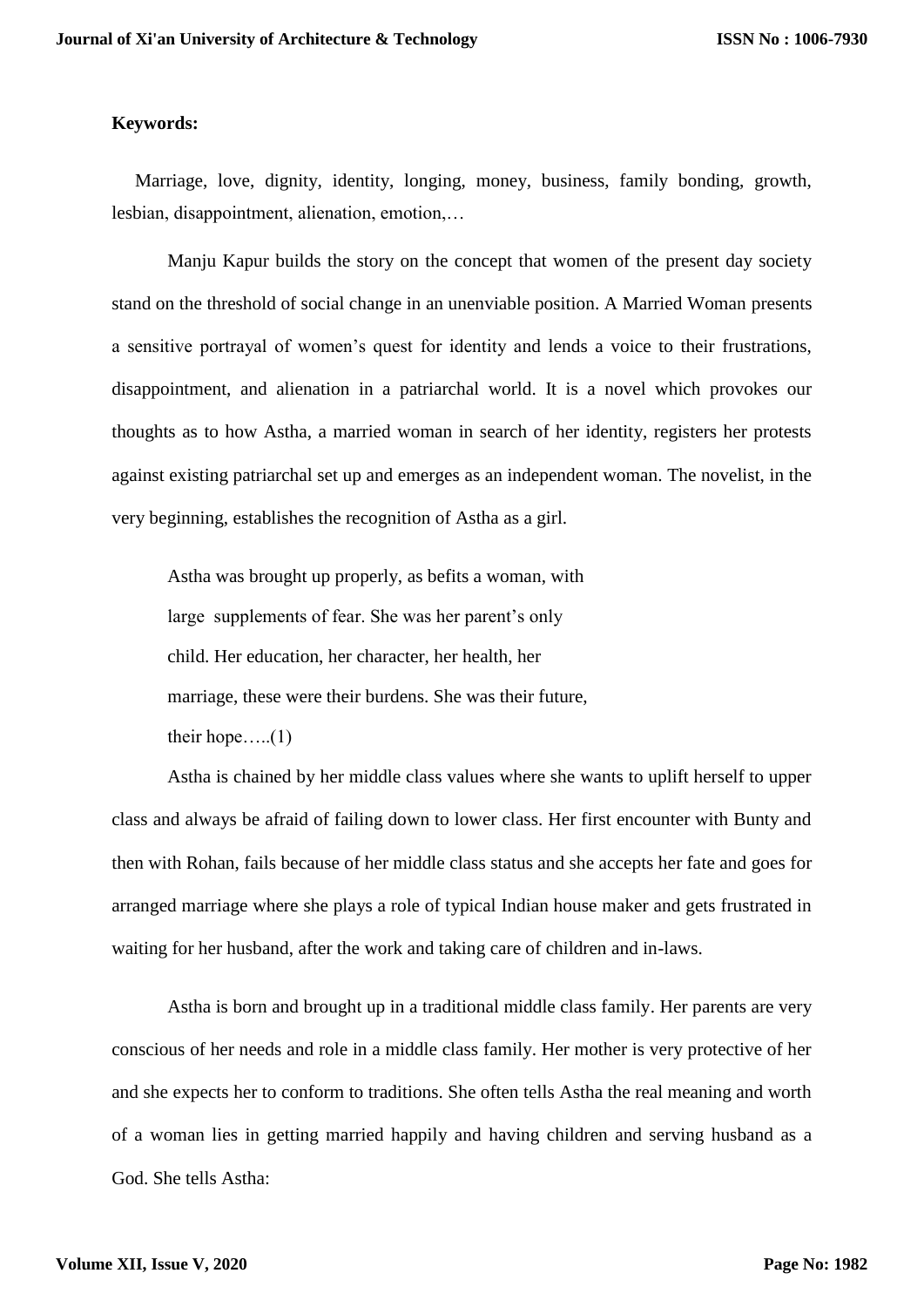"When you are married, our responsibilities will be over. Do you know the shastras say if parents die without getting their daughter married, they will be condemned to perpetual rebirth?" (1)

It is important to note that Manju Kapur allows the patriarchy to operate through the mother. Astha's father, unlike her mother, wishes for his daughter to have a successful career and to be independent. Her father remarks. " If she did well in her exams, she could perhaps sit for the IAS, and find a good husband there."(3) Thus her identity will flourish and shine like luminous starts radiating different rays from different corners of the sky. But Astha, like a common teenager school going girl, remains absorbed in her romantic visions, often imaging of a romantic and handsome young man holding her in his strong manly embrace.

In the final year of her college she is deeply involved with Rohan, a senior student of University, in order to make her identity. They enjoy each other company. But it is soon over as Rohan went abroad for study and her marriage is settled with Hermant, the foreign returned son of a bureaucrat living in the posh colony of New Delhi. Like a middle class girl, chained by values, she submits herself to the inevitable. She has seen her mother forever sacrificing for the family. So she leads a typical Indian married life of a woman. She does work in the kitchen, washes clothes and arranges them. But it takes just a few months to realize the dullness of her new life around her, she thinks " What was she to do while waiting for Hemant to come Home?" (46)

Nothing stays forever. Joy, happiness, pain, grief, emotion, excitement and zeal etc. all come and go alternately. After a short phase of excitement, enthusiasm and joy, dullness enters into Astha's life. She is suggested join a school as a teacher. Gradually, the job brings changes into her life. Astha's participation in the workshop begins her journey of breaking all the boundaries one by one. Now she is a mother of a son, Himanshu and a daughter,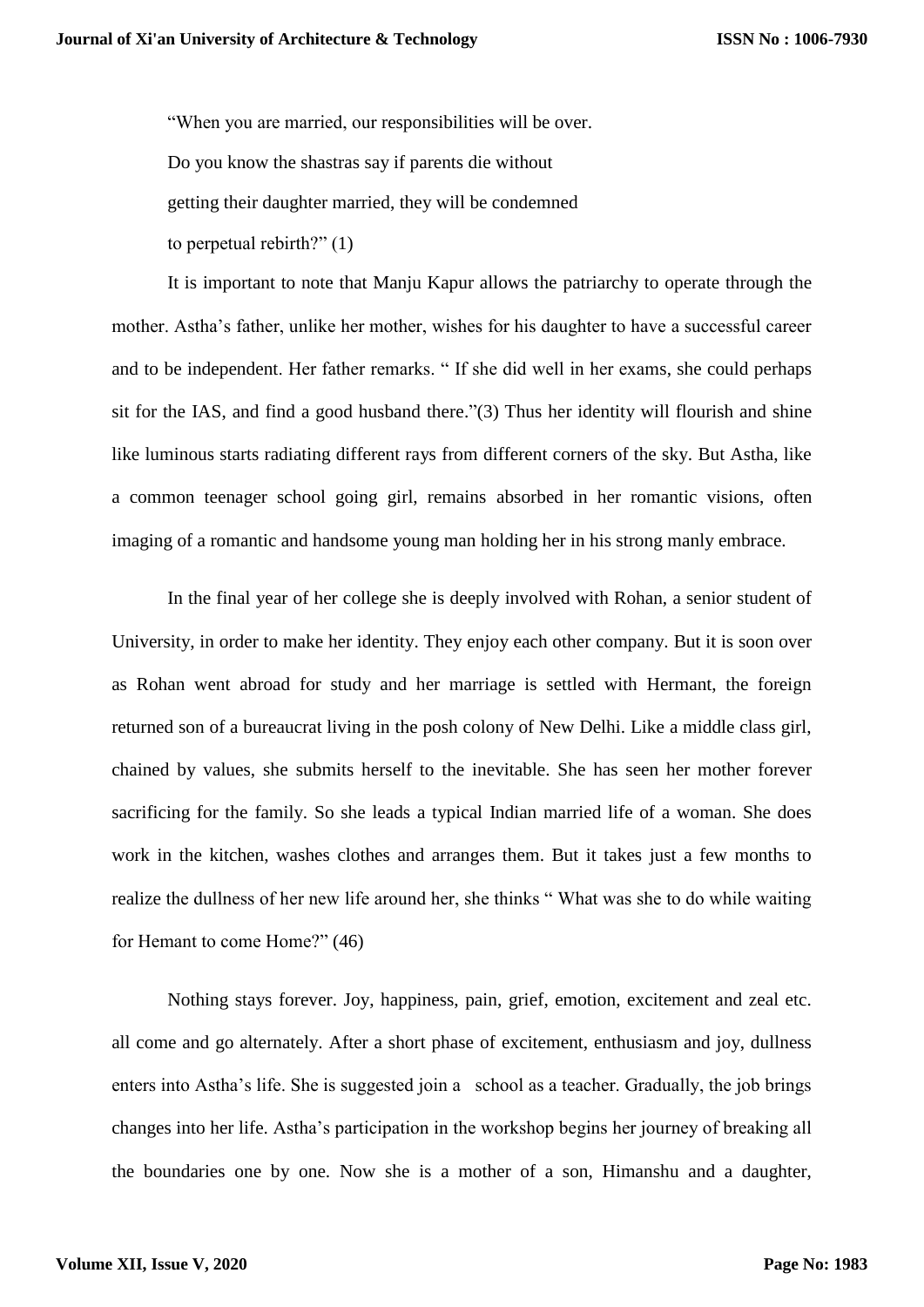Anuradha. Even though, she is fascinated by the multifarious personality of Aijaz. Astha 's involvement with the Street Theatre Group lends fuel to the fire of her quest for identity. During this workshop she finds that a tender feeling develops between Astha and Aijaz. This brings to her a unique feeling. " Perhaps she should not think of him so much, but soon it would be over, where was the harm, it made her happy, and that in itself was worth something."(113)

After the murder of Aijaz and his troupe member's while staging a play on Babri Masjid Ram Janambhoomi controversy, Astha emerges as a social activities and starts taking part in rallies and staging, in spite of much resistance from her husband and in –laws. She is sick of her frequent sacrifice for family and her status of " an unpaid servant sacrifice for family and her status of "an unpaid servant". (168) but now " she didn't want to be pushed around in the name of family. She was fed up with the ideal of Indian womanhood, used to trap and jail" (168) she decides to go to Ayodhya to chart her course as a social activist to fight against old oppression and suppression.

During her stay there she meets one of the participants, Pipeelika and visits various and temples with her and begins to like her. She realizes about Pipeelika, "A stranger she had hardly spoken to, to bother about her clothes, what was wrong with her?" (199) Astha's association with Pipee gives a new dimension to her quest of self. A powerful emotional relation develops between them despite offences from her husband and children. Astha falls in love with her. A strong sexual relationship is stablished between them within a few meeting. Astha spends more and more time with her and enjoys her company. " Afterwards Astha felt, strange, making love to a woman took getting used to. And it also felt strange, making love to a friend instead of an adversary" (231)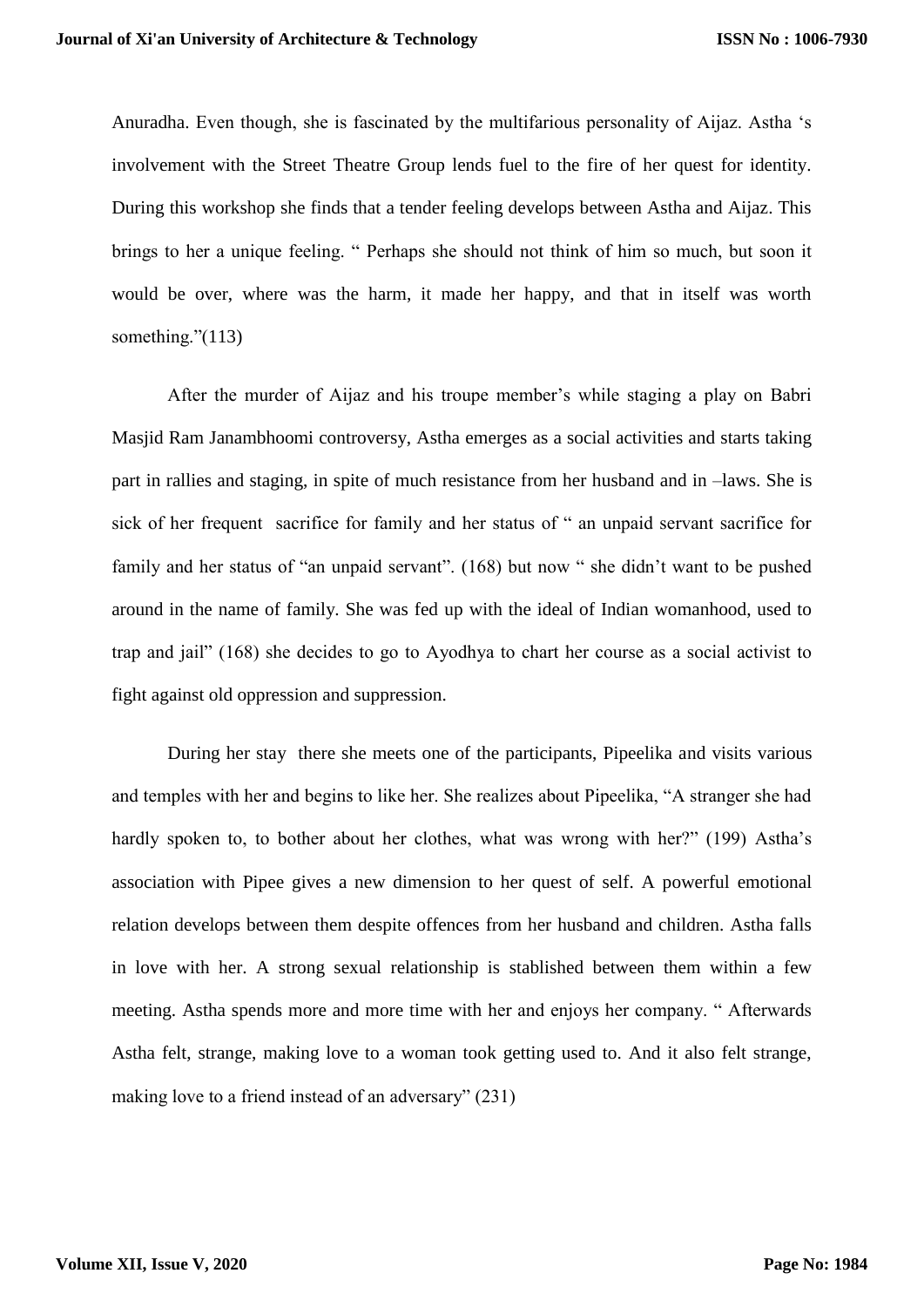The conflict between her roles of wife, mother and that of a lover continues and she finds herself torn between her desire for freedom and duty towards her family. She realizs that any relationship, even that between a woman and another woman, becomes demanding after a length of time. Astha finds a soul mate in Pipee

"Astha thought that if husband and wife are one person Then Pipeee and she were even more so. She had shared Parts of herself she hadnever shared before. She felt Complete with her."(243)

She is on the border of losing her conventional marriage with Hemant and traditional family life. She lives in a haze. Her roles of mother and wife are on litmus test. She decides to leave her home, husband and family for Pipee. But suddenly, Pipeelika is offered a scholarship from American University to do research and the relationship comes to an end. Kapur shows Astha's growing and evolving at various stages through various relationships and she becomes the first Indian novelist who highlights woman's desire for homosexuality. The roots of tradition, living up to the benchmark of the ideal Indian woman, sacrificing for family, putting self behind, devaluing herself, being content to live in the safety and security of husband, home and family continually come in conflict with her postmodern sensibilities that lend her wings to question established norms, to search for her identity, to long for a soul mate, to develop, to enter socially forbidden relationships

Tradition in Indian society is so strong that a woman of average capability fails to break them and get out of them to make a separate identity of her own. She makes her attempts she covers some distance but ultimately she returns to the four walls of her family to lead the life of slavery and servitude in the patriarchal set up. She is progressive and conscious of her rights, but she quickly compromises to the fact that a woman's real position lies within the family unit which she must sustain and protect and not ignore or neglect due to